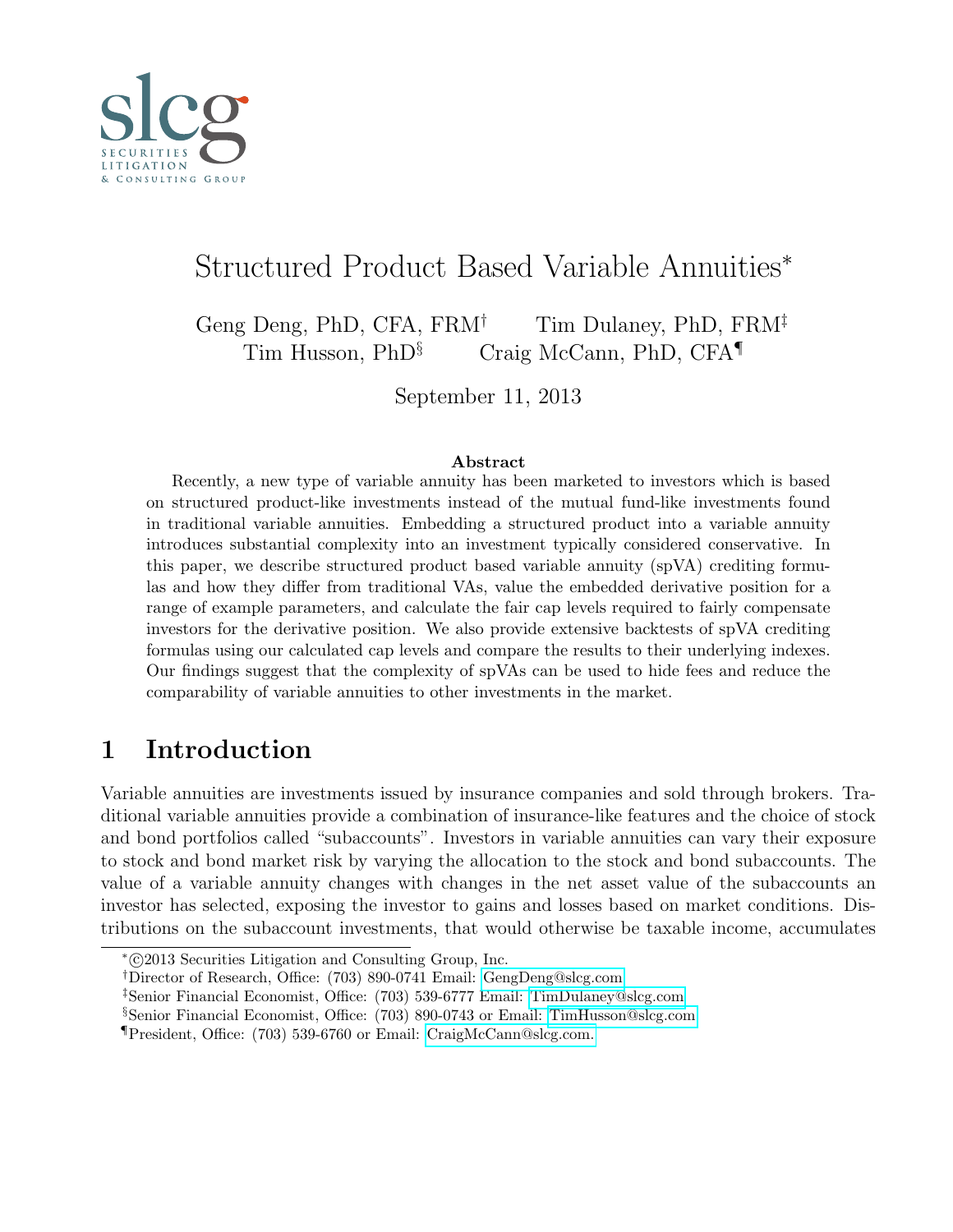tax deferred within deferred variable annuities making this type of investment potentially useful for investors in their peak earning years who have exhausted other tax advantaged investments as they approach retirement.

A new type of variable annuity credits beneficiaries with payoffs similar to those of certain types of structured product rather than those of stock and bond mutual funds. Structured products are derivative debt securities whose payouts are based on the price changes of a reference asset (an index, equity, interest rate, etc.) subject to buffers against losses and caps on gains. The size of the structured products market has increased significantly in the last decade, and is now over \$39 billion annually.<sup>[1](#page-0-0)</sup>

The value of structured product based variable annuities (spVAs) is sensitive to price fluctuations of their underlying reference stock and to contract parameters such as the buffer level, cap rate, and term. Structured products underlying these new annuity contracts offer a "buffer" against losses that is financed through a limitation the gains investors can experience at some "cap".

This paper analyzes the risks and benefits of spVAs by looking at three spVAs currently on the market.<sup>[2](#page-0-0)</sup> We provide a detailed comparison the individual product features of the currentlyoffered spVAs. We decompose the embedded structured product into its component simple assets and highlight the contributions of each component to the overall value of the embedded structured product. We provide backtests of the stated crediting formulas for various caps, buffers, segment lengths, crediting formulas, and fees. We demonstrate that spVAs are much more complex than traditional variable annuities, and that cap levels for most underlying assets and time periods must be quite high to fairly compensate investors for the embedded derivatives position they are sold.

# 2 Currently Available Structured Product Based Variable Annuities

There are currently three structured product based variable annuities available to US investors: AXA Equitable's Structured Capital Strategies Variable Annuity ('SCS', first issued in October 2010), MetLife's Shield Level Selector Single Premium Deferred Annuity ('SLS', first issued in May 2013), and Allianz Life's Index Advantage Variable Annuity ('IA', first prospectus dated August 2013). AXA has sold \$2.2 billion of SCS in just the past two years.[3](#page-0-0)

<sup>1</sup> Bloomberg Structured Notes Brief, "2012 Review and 2013 Outlook," January 3, 2013.

 $2$  To the best of our knowledge, the three offerings referenced herein represent the entire spVA universe.

<sup>3</sup> Mercado, Darla. "Structured Products Gain Favor." InvestmentNews, 5 May 2013.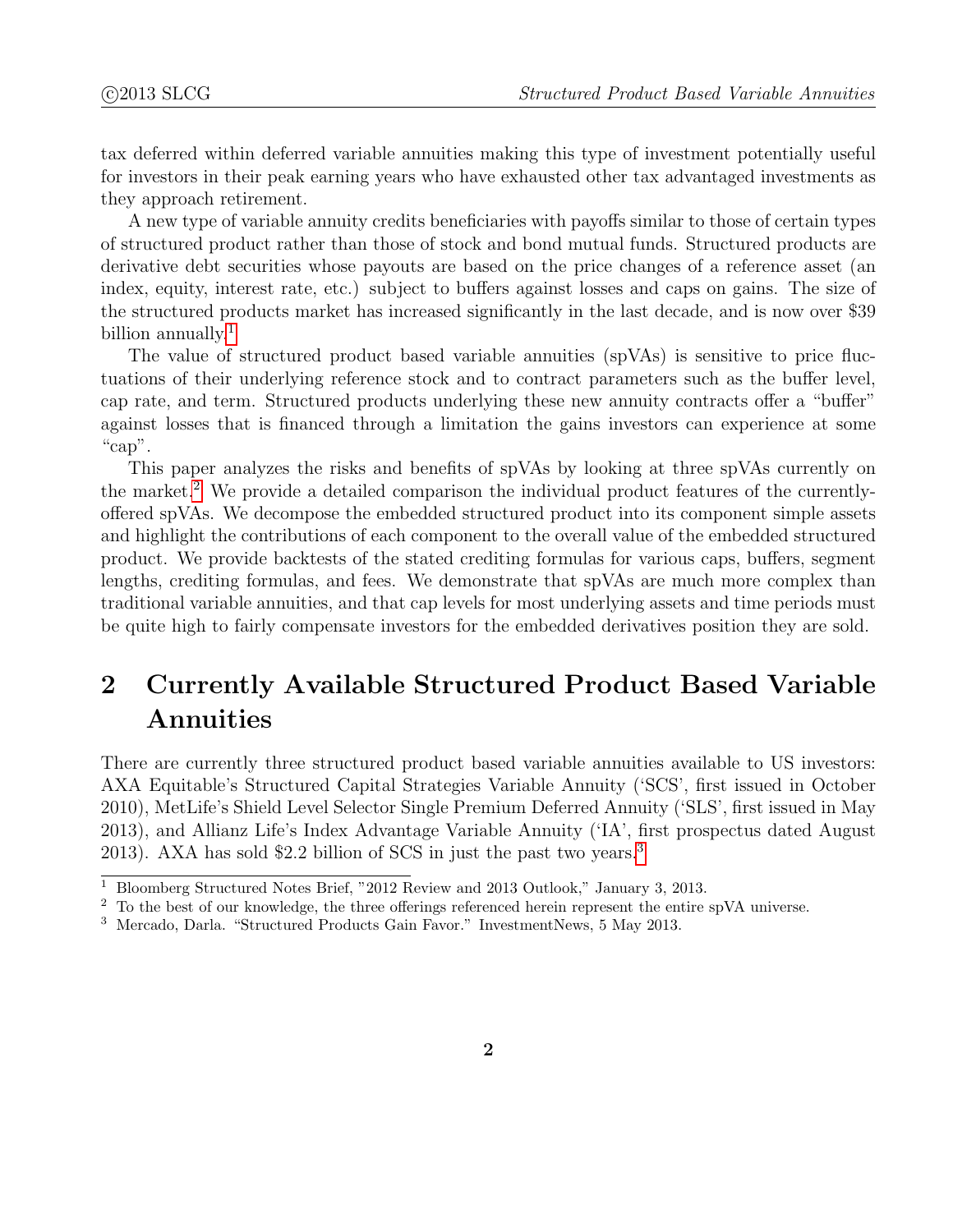### 2.1 Exposure Types

The defining feature of an spVA is that investors can choose to allocate premiums to "segments" rather than traditional variable annuity subaccounts. Each spVA segments has a defined time period (which we henceforth refer to as the segment's 'term') that determines when the underlying asset is initially observed and when the underlying asset is observed to determine index credits. At the end of an spVA segment, the issuer credits the variable annuity account value with a return based on an underlying asset. The available assets in each of the three spVAs are shown in Table [1](#page-2-0) below.

<span id="page-2-0"></span>

| Asset Name                                          | AXA SCS MetLife SLS Allianz IA |  |
|-----------------------------------------------------|--------------------------------|--|
| $S\&P 500$                                          |                                |  |
| NASDAQ-100                                          |                                |  |
| Russell 2000                                        |                                |  |
| <b>MSCI EAFE Index</b>                              |                                |  |
| MSCI Emerging Markets Index                         |                                |  |
| London Gold Market Fix Price (USD)                  |                                |  |
| NYMEX West Texas Int. Crude Oil Front-Month Futures |                                |  |
| iShares Dow Jones US Real Estate Index Fund         |                                |  |
| Dow Jones-UBS Commodity Index                       |                                |  |

Table 1: Currently Available spVA Underlying Assets

To date, spVA crediting formulas have been of two types: a buffered and capped payout, or a principal protected note (PPN) like payout. Both of these embedded structured products can be replicated with option positions, as has been described by a considerable amount of academic work.[4](#page-0-0) These difference in maturity payouts is shown in Figure [1.](#page-3-0)

 $\frac{4}{4}$  See [\(Deng et al., 2009\)](#page-19-0) and [\(Deng et al., 2012\)](#page-19-1) for details. Our firm has valued over 18,000 structured products including PPNs and buffered/capped notes, and we provide free research reports on each product at [http:](http://slcg.com/products.php) [//slcg.com/products.php](http://slcg.com/products.php)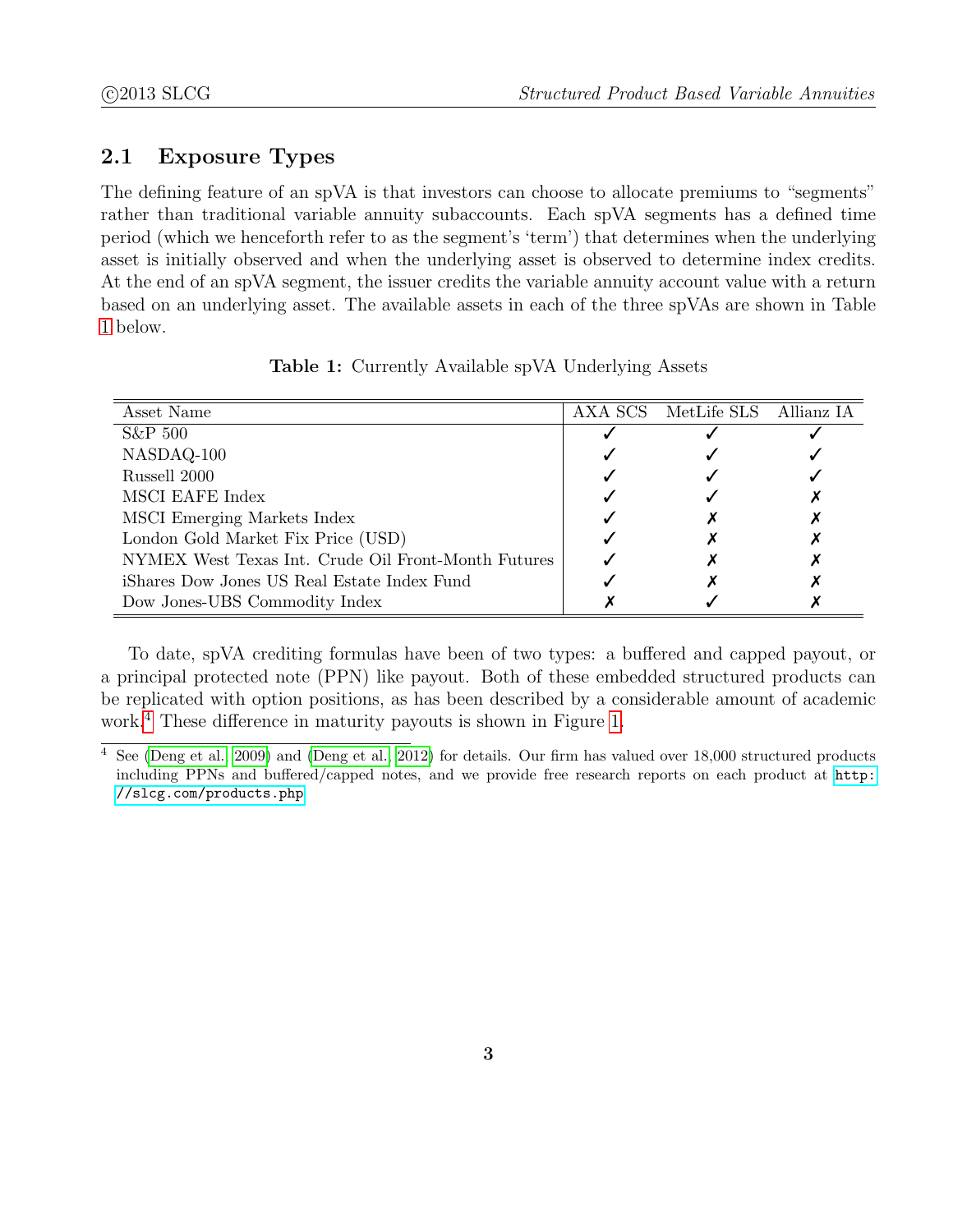Figure 1: Maturity Payout for a Step PPN (20% step), Capped PPN (20% cap), and Buffered and Capped Product (15% cap, 20% buffer).



<span id="page-3-2"></span><span id="page-3-1"></span><span id="page-3-0"></span>For all spVA segments, returns are calculated only once at maturity, not periodically over the term of the segment. Also, all payout formulas use price returns, not total returns, effectively excluding any potential income from dividends.

All else being equal, a price index that references securities with a higher dividend yield will degrade over time relative to an index that references with a lower dividend yield. A higher dividend yield effectively decreases the likelihood of positive returns on long call options – and increases the likelihood of negative returns on short put options – referencing the price index.

#### 2.1.1 PPN-like Structures

Step PPN spVA segments, as shown in Figure  $1(a)$ , pay a fixed amount (the 'step rate') if returns on the underlying asset are positive and otherwise return the amount invested. These products can be valued as a zero coupon bond plus a binary option on the underlying asset. Only two spVAs include Step PPN segments (MetLife's Step Rate option and Allianz's Index Protection Strategy), both of which are only available for the  $S\&P$  [5](#page-0-0)00 index as of this writing.<sup>5</sup>

MetLife's SLS product also includes a segment with a 100% buffer, which we refer to as the Capped PPN segment shown in Figure [1\(b\).](#page-3-2) This segment returns principal paid if the reference asset has a negative return at maturity, and for any positive returns at maturity, pays the return up to a cap. Like the Step PPN structure, this feature is currently only available on the S&P 500 index. We do not analyze PPN-like structures because they appear less common than the structure described below.

<sup>&</sup>lt;sup>5</sup> Some annuities with similar payout structures are called "Performance Triggered."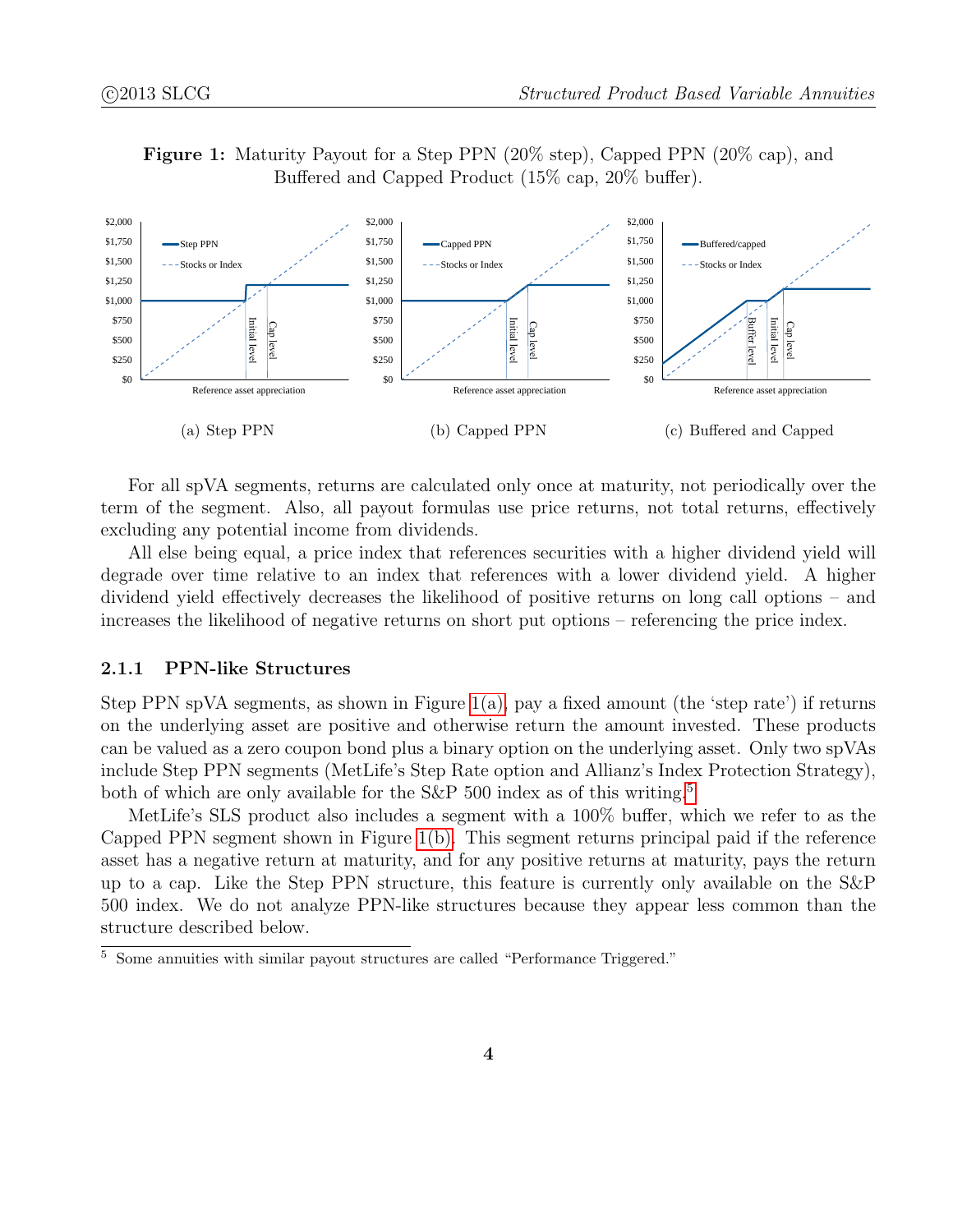#### 2.1.2 Buffered and Capped Structures

Other spVA segments include a buffer on losses below a certain threshold (the buffer level) selected by the investor, and a cap on returns above a separate level (the cap) selected by the issuer. As shown in Figure  $1(c)$ , this structure exposes the investor to losses beyond the buffer level, such that an investor's maximum possible loss of value on the segment equals 100% minus the buffer level (for a 10% buffer, the maximum loss would be 90%).

Issuers do not disclose the cap level until the segment start date, making it difficult to evaluate a product ex ante. In addition, issuers do not currently publish cap rates, which vary over time and with different buffer levels and underlying assets. In the analysis that follows, we value spVA segments by solving for the cap level that would yield a fair value to investors, as described below.

### 2.2 Withdrawals Before Maturity

Issuers discourage spVA investors from withdrawing their account value by applying a surrender charge (or withdrawal fee). Surrender chrages can be quite large in early years—up to 9% for spVAs—then diminish over time. These charges reduce the amount of an investor's account value that he or she can liquidate at a particular point in time. However, because spVAs are linked to complex derivative positions rather than simple mutual fund-like subaccounts, calculating an account value on any day prior to maturity is complicated and subject to certain assumptions. In this section, we describe how each of the spVAs currently on the market calculate interim account values and surrender charges, which in turn determine what an investor can withdraw at any point in time.

#### 2.2.1 Withdrawal Schedule

Variable annuity issuers generally deduct a withdrawal charge when customers request to withdraw funds "to reimburse us for contract sales expenses, including commissions and other distribution, promotion, and acquisition expenses".[6](#page-0-0) Figure [2](#page-5-0) illustrates the withdrawal schedule for each of the three spVAs as a function of years since contract purchase.[7](#page-0-0) The surrender charge changes on policy anniversaries and decreases to zero beyond the sixth policy year for all contracts.

<sup>6</sup> SLS Prospectus, pg. 28.

<sup>7</sup> Withdrawal schedules within a given contract type can vary by state. For the AXA SCS product, we are showing the surrender charge schedule for "Series B" – "Series C" and "Series ADV" have no withdrawal charges.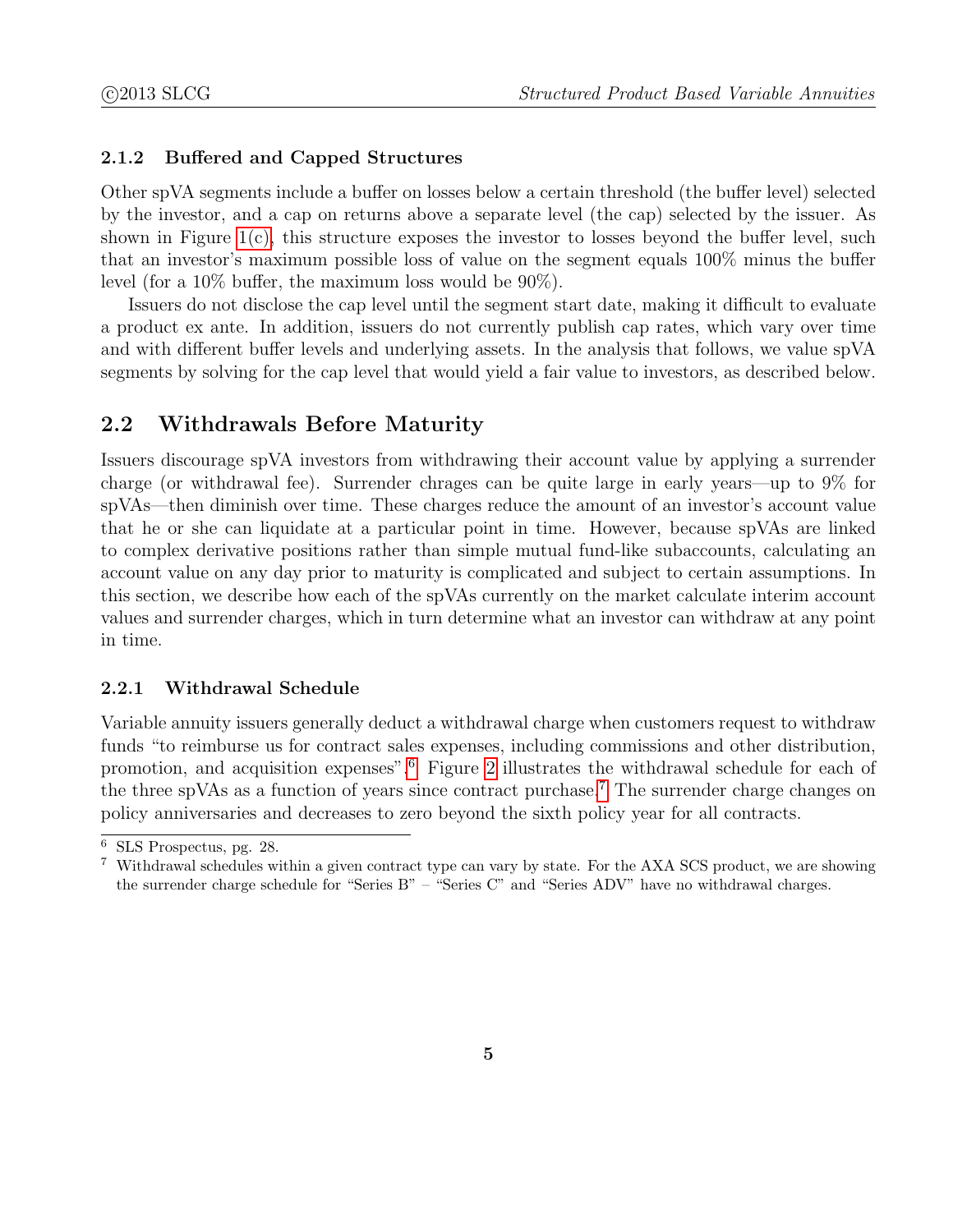

<span id="page-5-0"></span>Figure 2: Surrender Charge Schedule for Structured Product Based Variable Annuities

Each contract has a provision that allows policyholders to withdraw a portion of their account value without incurring a withdrawal fee. In the AXA SCS annuity, this provision provides for penalty-free withdrawals up to 10% per year based upon account value. Allianz also includes a maximum 10% annual penalty-free withdrawal, but bases that 10% on premiums paid rather than account value. MetLife bases their 10% penalty-free amount on the most recent policy anniversary's interim value. Withdrawal amounts beyond 10% during the accumulation period of each annuity are charged the surrender charge as depicted in Figure [2.](#page-5-0)[8](#page-0-0)

Allianz applies surrender charges to a "Withdrawal Charge Basis" which consists of premiums paid less non-penalty-free withdrawals and surrender charges – but not penalty-free withdrawals. Withdrawals are conducted on a first-in-first-out (FIFO) basis, proportional to the allocation to individual subaccounts (unless otherwise specified by the policyholder). In the case of the MetLife policy, if the interim value has increased above/decreased below the premiums paid, then a policyholder would have access to a larger/smaller dollar amount of penalty-free withdrawals when compared to a similar investment in the Allianz offering.

Another difference between the spVA policies is the net proceeds to a policyholder resulting from a withdrawal. In the case of Allianz and AXA, the net proceeds to the investor is equal to the withdrawal request amount  $-i.e.$  charges are deducted and applied to the account value. For MetLife, the net proceeds is less than or equal to the withdrawal amount as a result of surrender charges.<sup>[9](#page-0-0)</sup>

<sup>8</sup> For example, a withdrawal amounting to 12% would consist of a 10% penalty-free withdrawal and a surrender charge would be applied to the remaining 2% (assuming no other withdrawals had yet occurred in this policy-year and that there is sufficient funds in the account).

<sup>9</sup> See Allianz IA, pg. 38 and MetLife SLS, pg. 31 for examples of this difference in practice.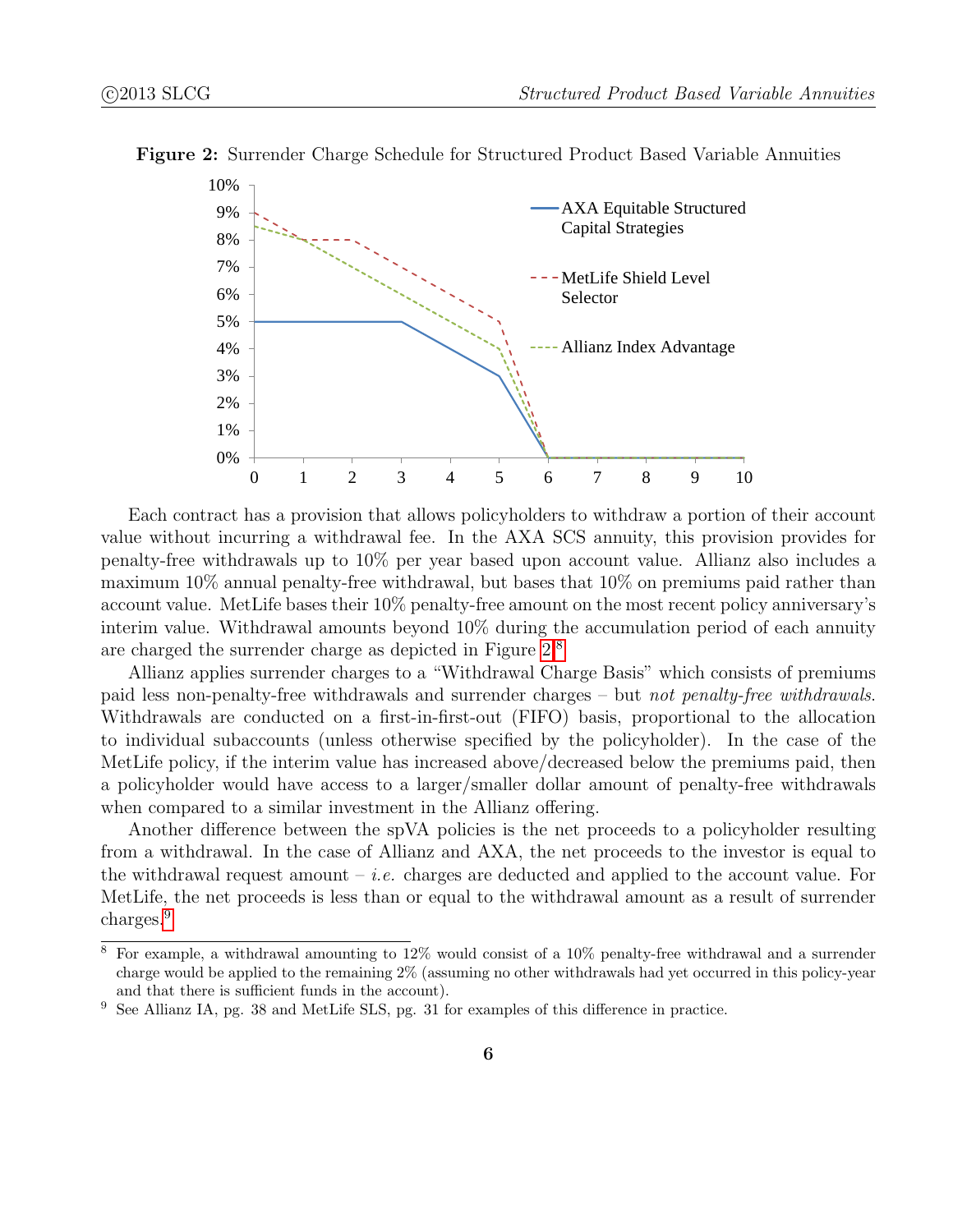#### 2.2.2 Interim Account Value Calculation

The spVA issuers determine the value that a policyholder can withdraw at any particular time before maturity using one or both of the following approaches.

The first approach pro-rates the cap and/or buffer level based on the fraction of time that has elapsed in the segment's term since the segment start date. For example, if six months had passed on a 1-year segment, then the cap and/or buffer would be multiplied by 50% and then applied to the returns on the index as of that date. As described by AXA, the pro-rating approach is designed to "discourage owners from withdrawing from a Segment before the Segment Maturity Date where there may have been significant increases in the relevant Index."

The second approach values the underlying options position using option pricing models. The issuer breaks the segment down into its component options, values each option separately, then adds those values (and the value of the embedded zero-coupon bond) to arrive at a total value of the position. Since the spVA segments are based-on European-style options, they can be valued using the well known Black-Scholes options pricing model and current market data. This is nearly identital to the approach we adopt for our valuations in this paper, using the same options decomposition as described by AXA in its SCS prospectus.<sup>[10](#page-0-0)</sup>

Allianz's IA annuity follows the second approach, though they also credit interest respresenting "the value of amortizing the cost of" the option positions over the current policy year. MetLife's SLS uses the first approach, pro-rating both the cap rate and the buffer level. The procedure that AXA uses to determine the interim value is somewhere between these two approaches. AXA compares the calculated value from the pro-rated cap to the value obtained with the second approach and takes the lesser of the two values. Interestingly, AXA does not pro-rate the buffer level, only the cap rate.

### 2.3 An Example Withdrawal Calculation

To illustrate these two approaches, consider for example an investor who purchased an AXA SCS annuity and selected a 3-year segment linked to the NASDAQ-100 starting January 13, 2012 with a buffer level of 10% and a cap level of 20%, into which he invested \$100,000. The intrim account value for this segment on June 13, 2013, would be based on two calculations: (1) application of a pro-rated cap (but not buffer), and (2) Black-Scholes valuation of the embedded options contracts as of June 13, 2013.

The first calculation multiplies the fraction of the three year term that had elapsed (50%) by the original cap rate  $(20\%)$  to get the pro-rated cap  $(10\%)$ . The pro-rated cap value is simply the prorated cap rate (10%) times the initial investment (\$100,000), or \$10,000. Note that this calculation does not take into account either the buffer level or the actual return of the NASDAQ-100 over this period, which was approximately  $24.9\%$ <sup>[11](#page-0-0)</sup>

 $\frac{10}{10}$  See Appendix III of the SCS prospectus for details.

<sup>&</sup>lt;sup>11</sup> The level of the NASDAQ-100 on January 13, 2012 was 2,371.98, and 2,962.90 on June 13, 2013, resulting in a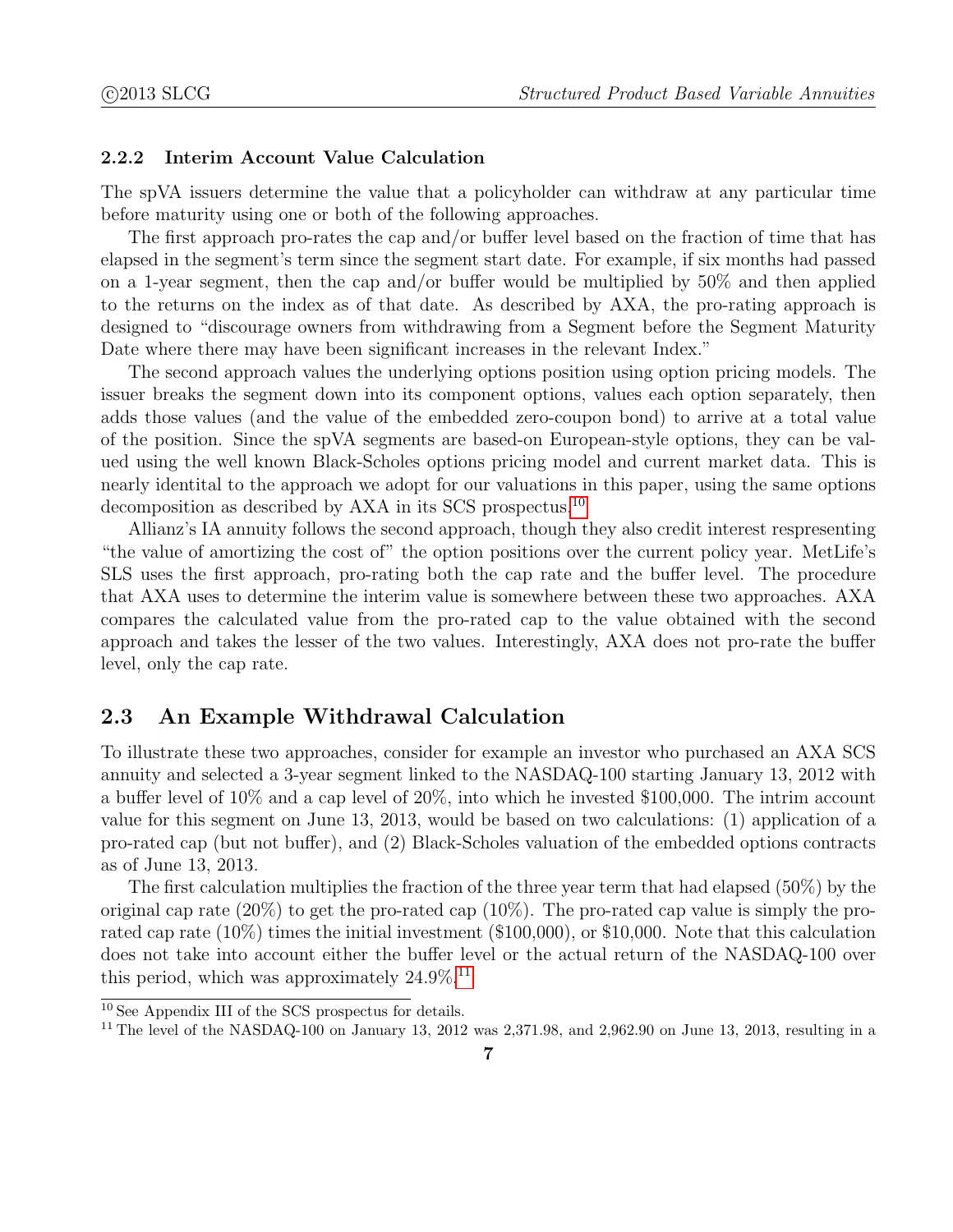The second calculation uses current market interest rates, dividend rates, and volatilities to calculate the combined value of the option positions using Black-Scholes. Let's say that combined value was \$115,000. The interim account value for this segment would be the lesser of \$110,000 (\$100,000 initial investment plus \$10,000 pro-rated cap) calculated using the first method and \$115,000 using the second method, or \$110,000.

If the investor wanted to fully withdraw that amount, he would be subject to a 5% surrender charge in accordance with the schedule in Figure [2.](#page-5-0) However, he would also be able to withdraw up to 10% of his interim account value without incurring this fee. Therefore, on June 13, 2013, he could withdraw  $$11,000$  penalty-free  $(\$110,000$  times  $10\%)$ , and pay  $\$4,950$  in surrender charges (\$99,000 times 5%). His total liquidation proceeds would then be \$110,000 minus \$4,950 or \$105,050.<sup>[12](#page-0-0)</sup>

The pro-rated cap is effectively a ceiling on any potentially high values determined by the derivatives valuation. Also, AXA notes that interim account values may be lower than the initial investment, even if the underlying index has experienced a positive return since the date of initial investment.

#### 2.4 Annual Expenses

Allianz applies a 1.25% annual fee to the "withdrawal charge basis". This account reflects the premiums paid and non-penalty-free withdrawal and surrender charges. AXA applies an annual contract fee ranging from 0.65% for "Series ADV" contracts to 1.65% for the "Series C" contracts based upon the daily net assets. MetLife does not specify an annual contract fee, but state that sales representatives make  $5\% - 6\%$  upfront, or can opt for a smaller upfront sales commission in exchange for annual concessions of between  $0.6\% - 1\%$  of the account value. As a result, we can estimate the contract fee to cover commissions is at least 1% per annum.

### 2.5 Volatility

The indexes available for spVAs have very different volatility characteristics. In Figure [3](#page-8-0) we plot the average 12 month implied volatility of the underlying indexes available in spVAs.<sup>[13](#page-0-0)</sup> For most of the period from  $2008 - 2013$ , the S&P 500 was the least volatile of these indexes. Therefore, S&P 500 linked spVA segments tend to be valued higher (having a lower fair cap level) than those linked to other indexes.<sup>[14](#page-0-0)</sup>

return of 24.9%.

 $12$  AXA's SCS prospectus notes that "when a contract is surrendered in certain states, the free withdrawal amount is not taken into account when calculating the amount of the withdrawal."

<sup>&</sup>lt;sup>13</sup> As noted below, we use the 12 month implied volatility of an exchange-traded fund linked to the underlying asset if volatility data is not available for the asset itself.

<sup>&</sup>lt;sup>14</sup> We choose to focus on implied volatility here because implied volatility is the parameter used to determine the value of the underlying option positions in the Black-Scholes model.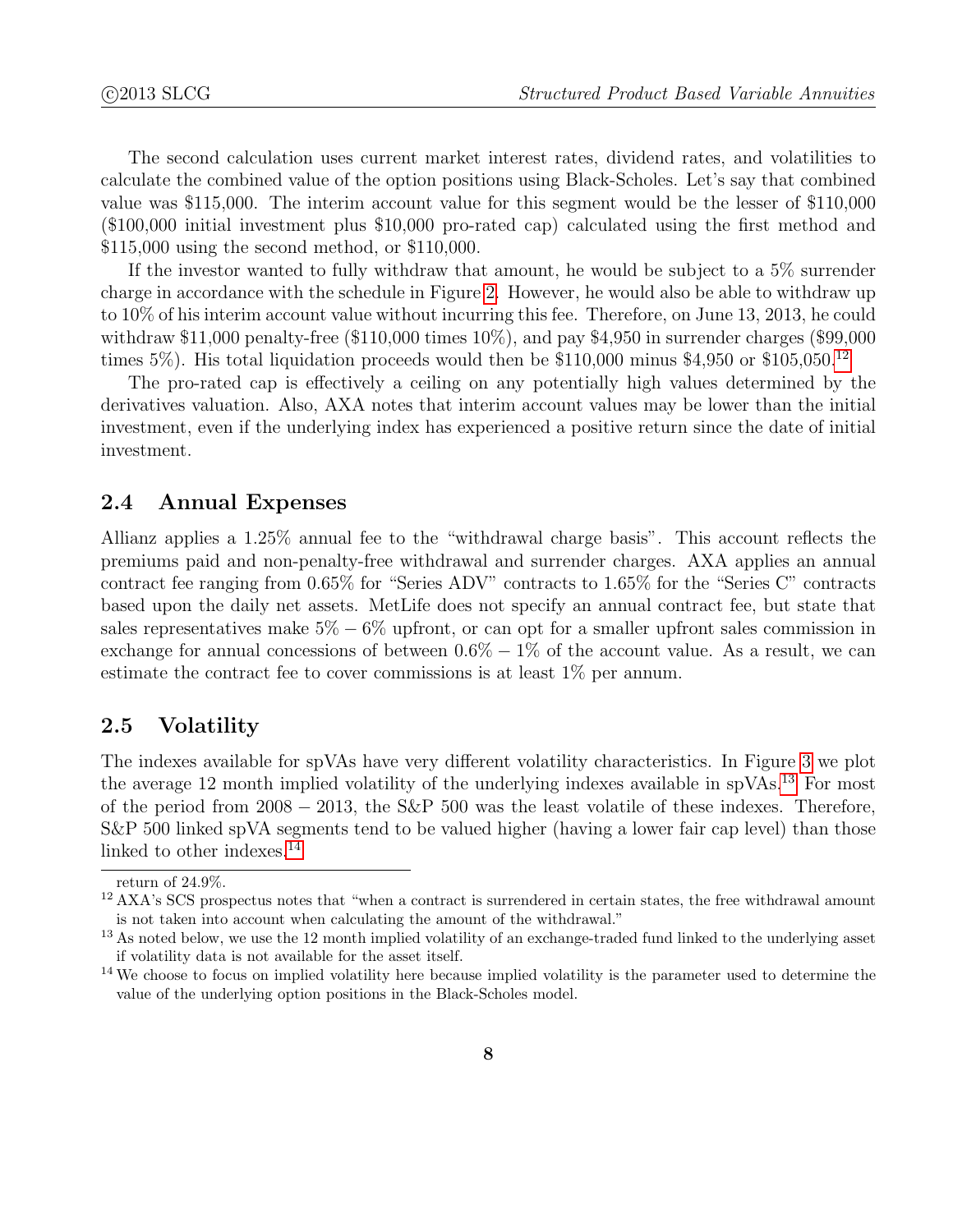

<span id="page-8-0"></span>Figure 3: Average One-Year Implied Volatility for spVA Underlying Assets

# 3 Valuing the Embedded Derivative Position

The structured products underlying variable annuities are buffered against downside losses and cap large positive returns, putting them in a class of structured products branded variously as Buffered Note, Buffered Index-Linked Note, or Buffered Equity Note, amongst others, depending on the issuer. In essence, these products offer the buyer protection against small losses in exchange for capping potential gains.

### 3.1 Decomposition

The payoffs underlying buffered and capped structured products can be valued using a variety of techniques, but for illustrative purposes, we here use a decomposition approach. Buffered and capped structured products can be decomposed into a portfolio of four assets: (1) a zero coupon bond, (2) a short European put option with a strike price equal to the buffer level, (3) a long European at-the-money call option, and (4) a short European call option at the cap level. Figure [4](#page-9-0) gives a graphical depiction of this decomposition.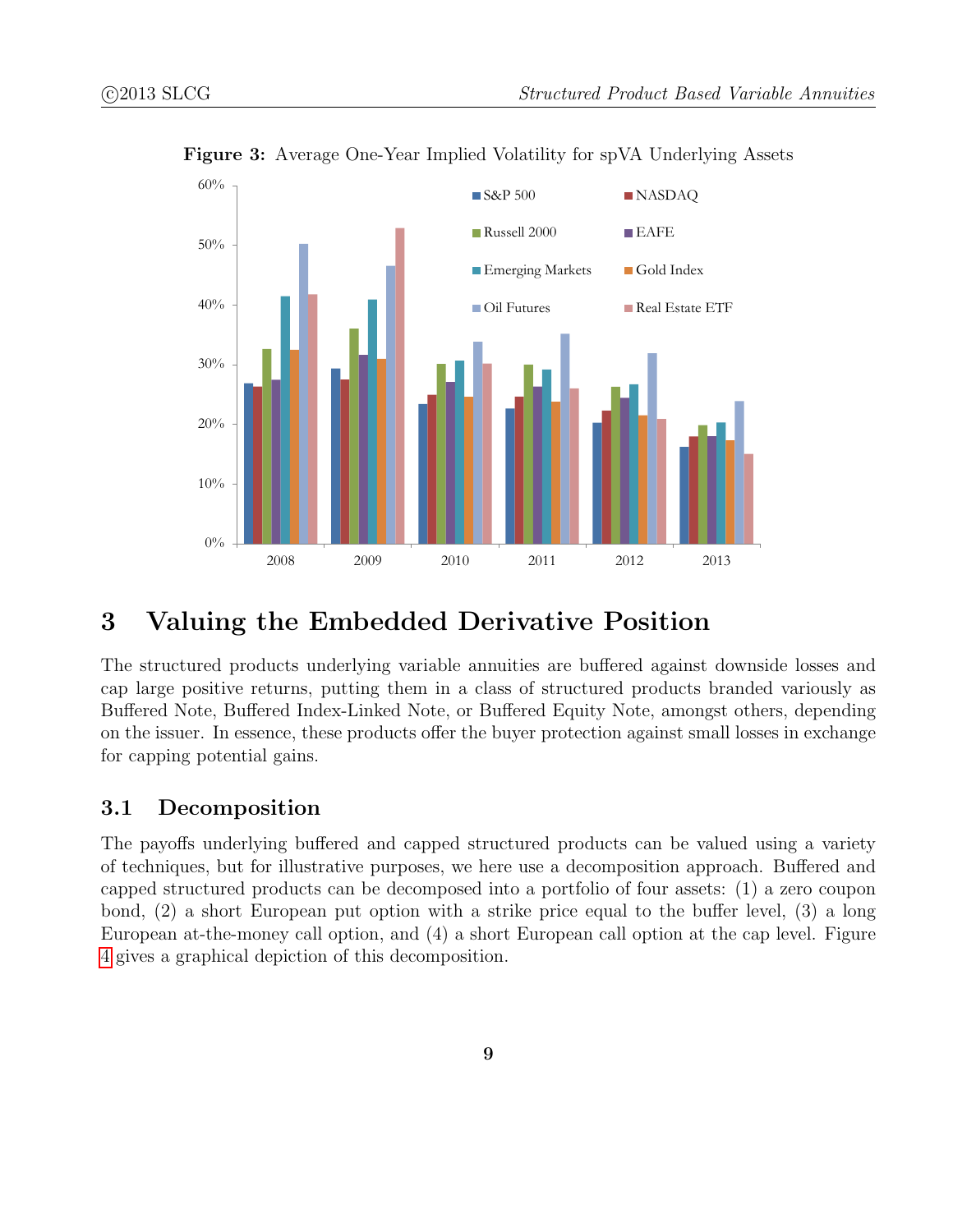



<span id="page-9-0"></span>The payoff to a capped PPN product can be decomposed using the same decomposition as in Figure [4,](#page-9-0) but without the short out-of-the-money put option. The decomposition of step-PPN structured products requires a (1) zero coupon bond and (2) a long at-the-money cash-or-nothing binary call option. Figure [5](#page-10-0) illustrates this decomposition.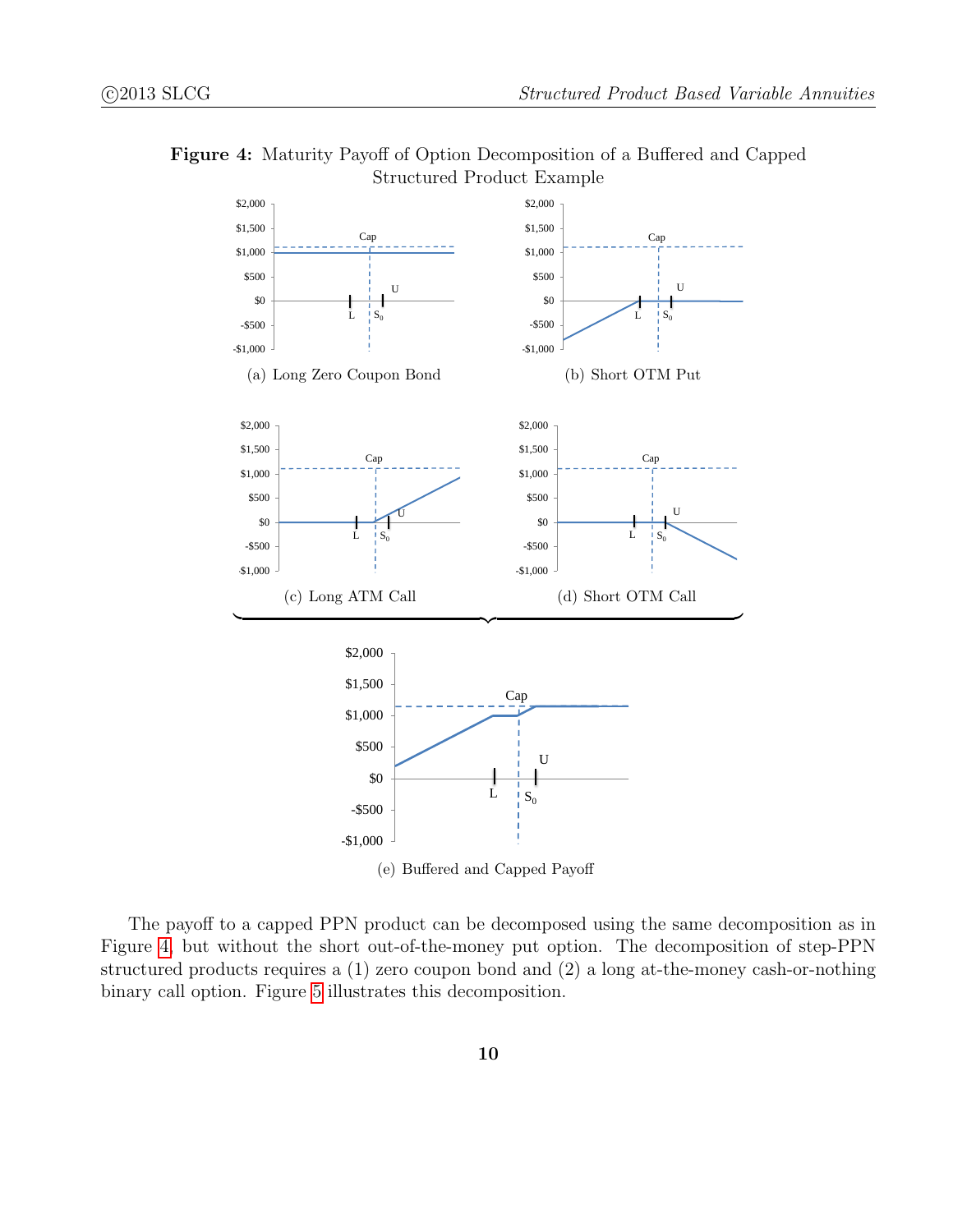

Figure 5: Maturity Payoff of Option Decomposition of a Step-PPN Structured Product

With the decomposition approach each component can be valued independently within an appropriate model and then the values of the components can be summed to compute the overall product value. Since the options in the decomposition are European, each can be priced using the closed-form formulas of the Black-Scholes model for example. Using this model, the annuity can be valued simply by knowing the implied volatility and dividend yield of the reference asset, as well as the spVA segment's time to maturity, cap level, and buffer level.

Abstracting to the mathematical representation of the decomposition, we develop the closedform valuation formula for this type of structured product. Consider a timeline with  $n$  segments of any arbitrary duration such that  $t_0 < t_1 < \ldots < t_n$ . The present value of the investment equals the product of the returns over each time period, discounted to present value:

<span id="page-10-1"></span><span id="page-10-0"></span>
$$
PV = I_0 e^{-r(t_n - t_0)} \mathbb{E} \left[ \prod_{i=1}^n (1 + R_i) \right] = I_0 e^{-r(t_n - t_0)} \prod_{i=1}^n \mathbb{E} \left[ 1 + R_i \right]
$$
 (1)

where  $I_0$  is the initial account value, r is the riskless rate over the period, and  $R_i$  is the return for the *i*<sup>th</sup> segment. We simplify Equation [1](#page-10-1) using the fact that returns are independent and identically distributed. The return of the product over any individual segment is simply the sum of the value of each of its components.

Using the Black-Scholes model, we have the following equation for the expected return for a buffered and capped product

$$
\mathbb{E}\left[1+R_i\right] = 1 - \left(\frac{FV_{\text{Put}}\left(S_0, K_b, \tau, r, q, \sigma\right)}{S_0}\right) + \left(\frac{FV_{\text{Call}}\left(S_0, K = S_0, \tau, r, q, \sigma\right)}{S_0}\right) - \left(\frac{FV_{\text{Call}}\left(S_0, K_c, \tau, r, q, \sigma\right)}{S_0}\right)
$$
\n(2)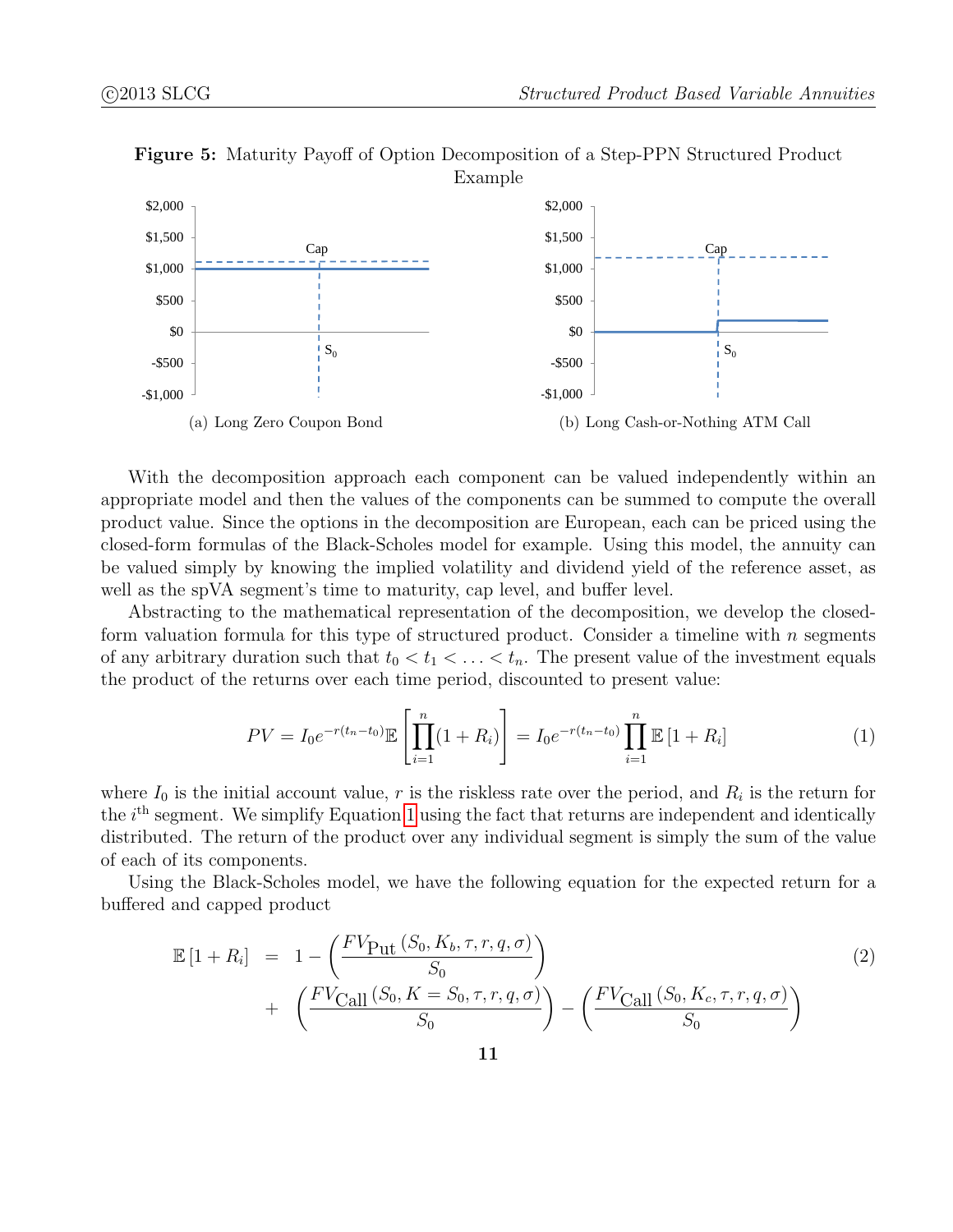where q is the dividend yield of the index/stock with initial value  $S_0$  and implied volatility  $\sigma$ .  $\tau$  is the length of the particular segment and the strike prices are defined by

$$
K_b = S_0(1 - \text{Buffer}) \tag{3}
$$

$$
K_c = S_0(1 + \text{Cap}). \tag{4}
$$

For a capped-PPN, the following equation gives the expected return is

$$
\mathbb{E}\left[1+R_i\right] = 1 + \left(\frac{FV_{\text{Call}}\left(S_0, K = S_0, \tau, r, q, \sigma\right)}{S_0}\right) - \left(\frac{FV_{\text{Call}}\left(S_0, K_c, \tau, r, q, \sigma\right)}{S_0}\right) \tag{5}
$$

while for a step-PPN the expected return is

$$
\mathbb{E}\left[1 + R_i\right] = 1 + \left(\frac{FV_{\text{Binary Call}}\left(S_0, K = S_0, \tau, r, q, \sigma\right)}{S_0}\right) \tag{6}
$$

The formulas for the price of options in the Black-Scholes model are

$$
FV_{\text{Call}}(S_0, K, \tau, r, q, \sigma) = FN(d_1) - KN(d_2) \tag{7}
$$

$$
FV_{\text{Put}}(S_0, K, \tau, r, q, \sigma) = KN(-d_2) - FN(-d_1)
$$
\n(8)

$$
FV_{\text{Binary Call}}(S_0, K, \tau, r, q, \sigma) = KN(d_2)
$$
\n(9)

where

$$
d_1 = \frac{\ln\left(\frac{F}{K}\right) + \frac{\sigma^2 \tau}{2}}{\sqrt{\sigma^2 \tau}}, \quad d_2 = d_1 - \sqrt{\sigma^2 \tau}, \quad \text{and} \quad F = e^{(r-q)\tau}.
$$
 (10)

Given the implied volatility and dividend yield of the underlying asset as well as the terms of the annuity contract, the value of the embedded structured product can be computed exactly in this model using Equation [1.](#page-10-1) Any other empirically consistent model can be applied to Equation [1](#page-10-1) to value the structured product.<sup>[15](#page-0-0)</sup>

### 3.2 Credit Risk and Other Features

While credit risk is small for very short term structured products and not incorporated into valuation models, the financial crisis of 2008–2009 demonstrates that even large financial institutions can fail; indeed, Lehman Brothers was one of the largest issuers of structured products, and the individuals who purchased their products faced tremendous losses when Lehman Brothers went bankrupt. In our valuations of structured products, we incorporate the CDS rate of the issuer

<sup>&</sup>lt;sup>15</sup> According to the AXA SCS prospectus, it uses an indentical method for valuing spVA segments for the purposes of calculating an interim value before maturity.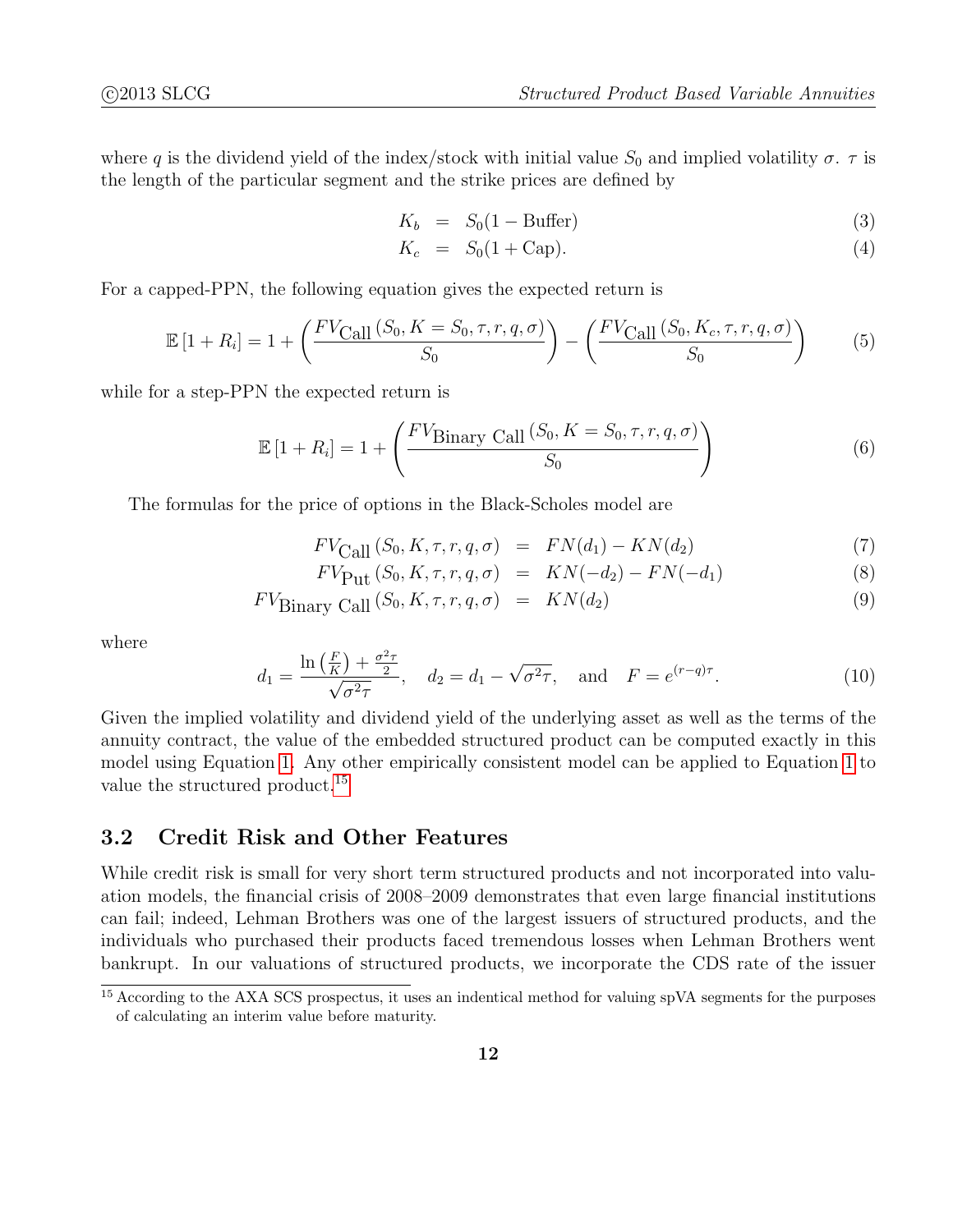in order to quantify the risk that they will not meet their debt obligations. This corresponds to methods outlined in the vulnerable options literature. See [\(Hull, 2011\)](#page-19-2), [\(Hull and White, 1995\)](#page-19-3) and (Jarrow and Turnbull,  $1995$ ).<sup>[16](#page-0-0)</sup>

Even without embedded structured product payoffs, variable annuity contracts can be complex investments. They often have a variety of benefits and penalties which make them difficult to value, such as death benefits, surrender charges, and so on. These features have been the subject of much academic work and have been valued using risk-neutral option pricing theory, stochastic control models, and Monte Carlo simulations.[17](#page-0-0)

## <span id="page-12-0"></span>4 Sensitivity Analysis

### 4.1 Fair Cap Levels

In order to value an spVA segment, we must know  $(1)$  the term remaining on the segment,  $(2)$ the risk-free rate for that term, (3) the underlying asset, (4) implied volatility and dividend yield of the underlying asset, (5) the cap and buffer level of the segment. All of these can be found in the terms of the prospectus or by market data except for the cap level, which is set by the issuer. Therefore, in our valuations we either assume a cap level or we solve for a cap level that would make the value of the segment equal to the initial premium paid (we define this cap level to be the fair cap level). In the latter case, the higher the fair cap level, the lower the value of the underlying segment.

Including the effect of upfront fees or sales commissions on the product is equivalent to solving for the cap level that results in a value that is equal to the premium paid less the commissions. In the analysis that follows, we assume that the issuer charges a  $1\%$  premium by offering a lower cap than would fully compensate investors for the embedded option positions. Thus, our reported 'fair cap levels' are the caps that yield an combined option and bond position worth 99% of premiums paid. We discuss the effects of this level in Appendix [A](#page-19-5) below.

We have solved for the fair cap level on each monthly date between January 13, 2005 and April 13, 2013 for each of the underlying indexes and each of the terms and buffer levels available in the AXA SCS product.<sup>[18](#page-0-0)</sup> The results for 1 year terms are shown in Figure [6](#page-13-0) below for the S&P 500,

<sup>&</sup>lt;sup>16</sup> From [\(Hull, 2011\)](#page-19-2), page 533: "... any derivative promising a payoff at time T can be valued by increasing the discount rate that is applied to the expected payoff in a risk-neutral world from the risk-free rate  $y$  to the risky rate  $y^*$ ." In our formulation above, this would involve changing r from a risk-free rate to a risky rate, perhaps by adding the CDS rate of the issuer.

<sup>&</sup>lt;sup>17</sup> See [\(Milevsky and Posner, 2001\)](#page-19-6), [\(Bauer et al., 2008\)](#page-18-0) and [\(Dai et al., 2008\)](#page-19-7). For a basic introduction, see [\(Blamont and Sagoo, 2009\)](#page-19-8).

<sup>&</sup>lt;sup>18</sup> We perform this calculation using custom valuation software developed in Python. Market data is collected from Bloomberg, LLC. We match the volatility to the term of the segment if possible, otherwise we use the longest dated volatility available. If no implied volatility is available for the asset, we use the implied volatility of an exchange-traded fund (ETF) that tracks the asset.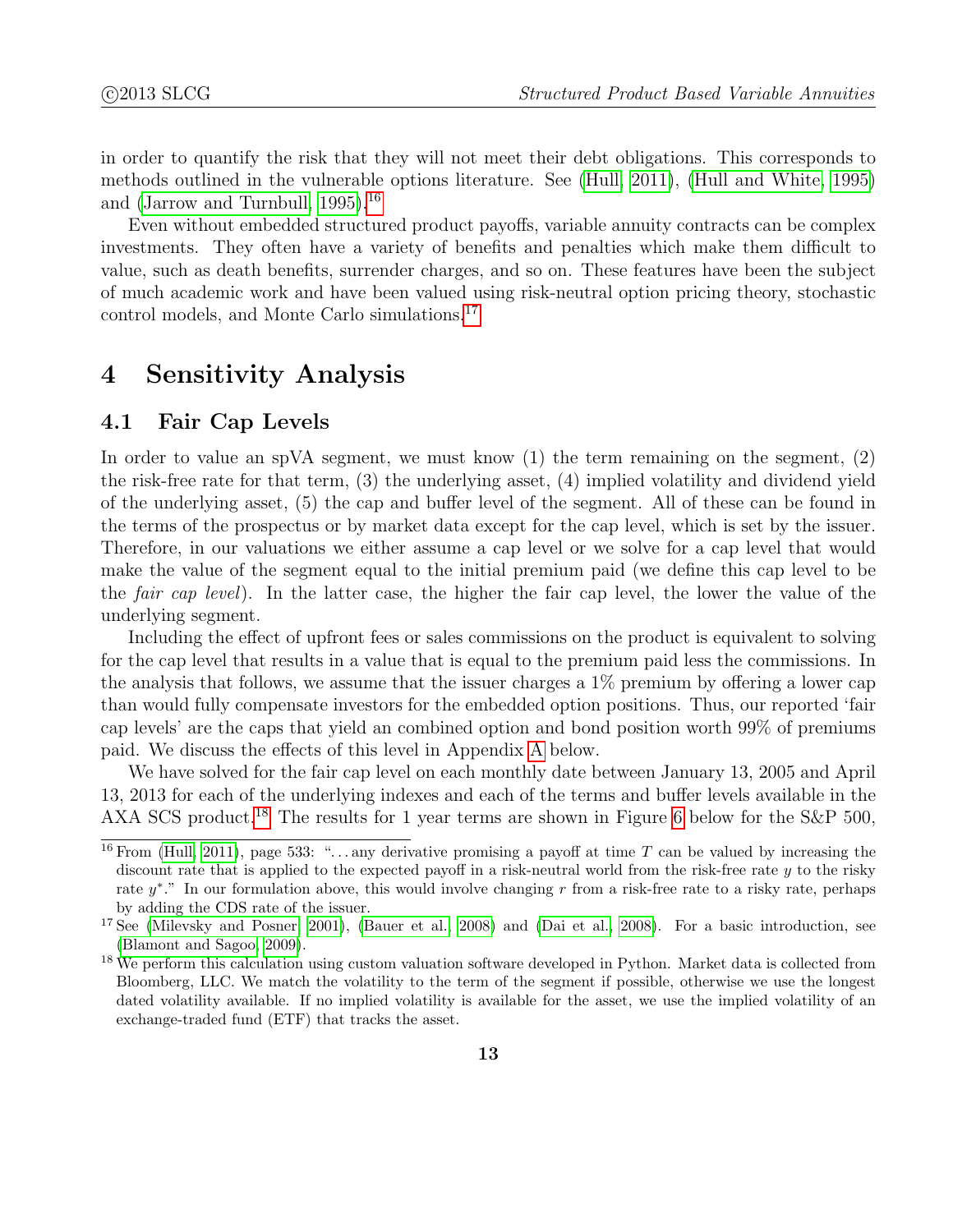

<span id="page-13-0"></span>NASDAQ-100, and Russell 2000 indexes.<sup>[19](#page-0-0)</sup>

Around the financial crisis, the implied volatility for one year options on the S&P 500 and the Russell 2000 increased significantly. As a result, the fair cap level in Figure [6](#page-13-0) increases to compensate investors for their increased exposure to loss. The increase is less significant for the NASDAQ-100 since the stocks in this index only have indirect exposure to the financial industry.

We find that the fair cap increases dramatically as the buffer is relaxed. For example, around the financial crisis the insurance company would have had to structure a 10%-buffer one-year product with a cap of more than 60% to be equivalent to a 20%-buffer one-year product with a cap of approximately 30%. At this time investors were exposed to a higher probability of large losses over this short time span and would have required significant compensation (in the way of a higher cap) to compensate for a smaller buffer.

<sup>19</sup> Bloomberg's volatility data for the Russell 2000 begins in early 2006.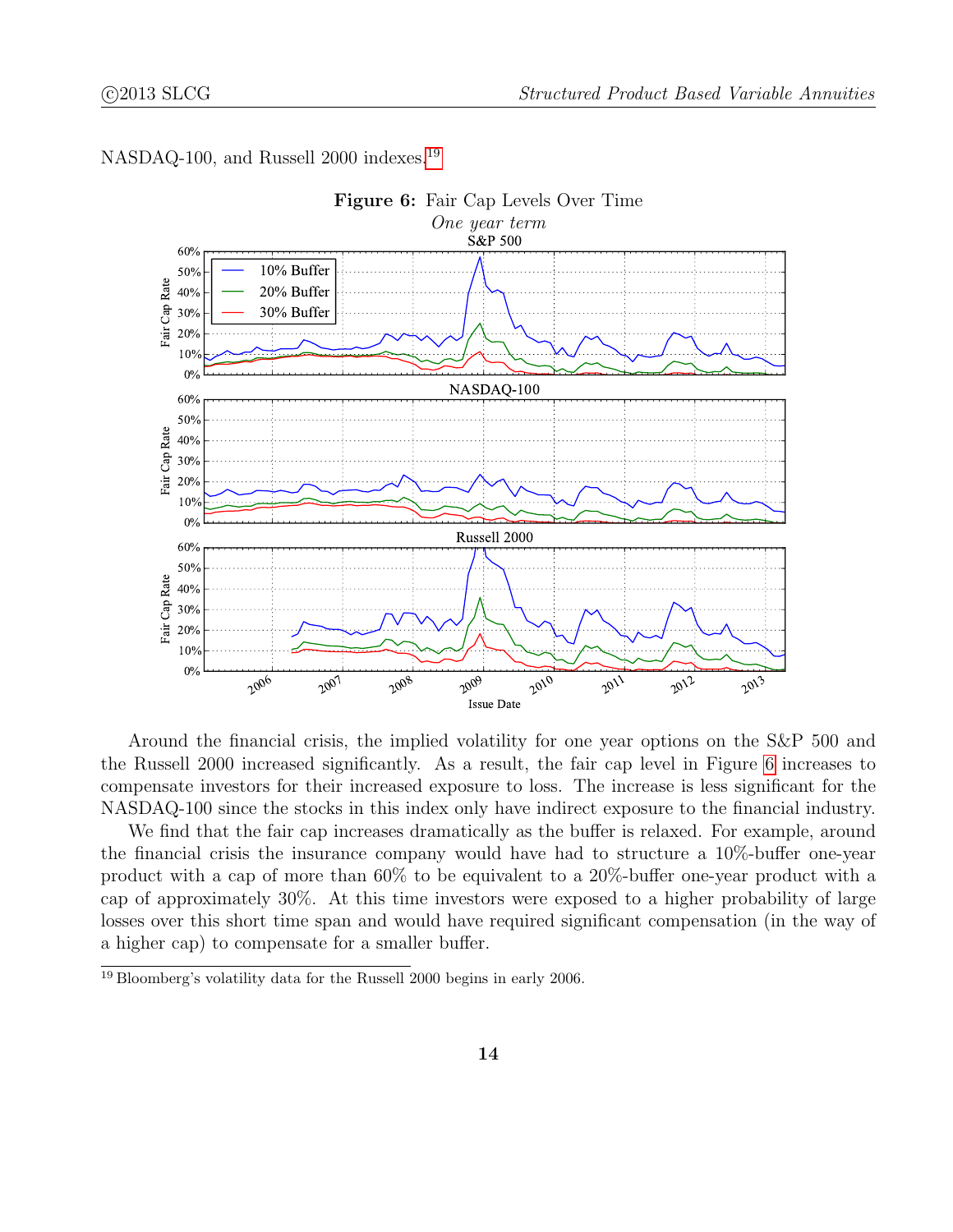### 4.2 Effect of Implied Volatility

<span id="page-14-0"></span>The value of buffered and capped structured products is sensitive to the implied volatility of the underlying asset.<sup>[20](#page-0-0)</sup> In particular, the value of the product goes down the higher the implied volatility of the underlying asset. Figure [7](#page-14-0) shows the change in value of an S&P 500 linked, 1 year segment with a buffer of 10% and a cap of 20%, valued as of April 13, 2013.



Figure 7: Value of 1 Year spVA Segment Linked to the S&P 500 with 10% Buffer, 20% Cap, as of April 13, 2013

In Figure [8,](#page-15-0) we plot the fair cap levels for one-year, S&P 500 linked segments valued on each month in our time period, assuming a buffer level of 10% against the implied volatility of the S&P 500 on that day. We also plot the hypothetical maximum and minimum fair caps for each level of implied volatility across the entire time period.<sup>[21](#page-0-0)</sup> These valuations demonstrate that higher levels of implied volatility require higher fair caps in order to compensate investors for reduced option value.

<sup>&</sup>lt;sup>20</sup> An option position's price sensitivity to implied volatility is known as vega  $(\nu)$ , or sometimes as kappa  $(\kappa)$ .

<sup>&</sup>lt;sup>21</sup> The hypothetical maximum and minimum fair caps are calculated by calculating the fair cap at every implied volatility in the displayed range on each monthly date in our time period. Each date will differ in its risk free rate and dividend yield.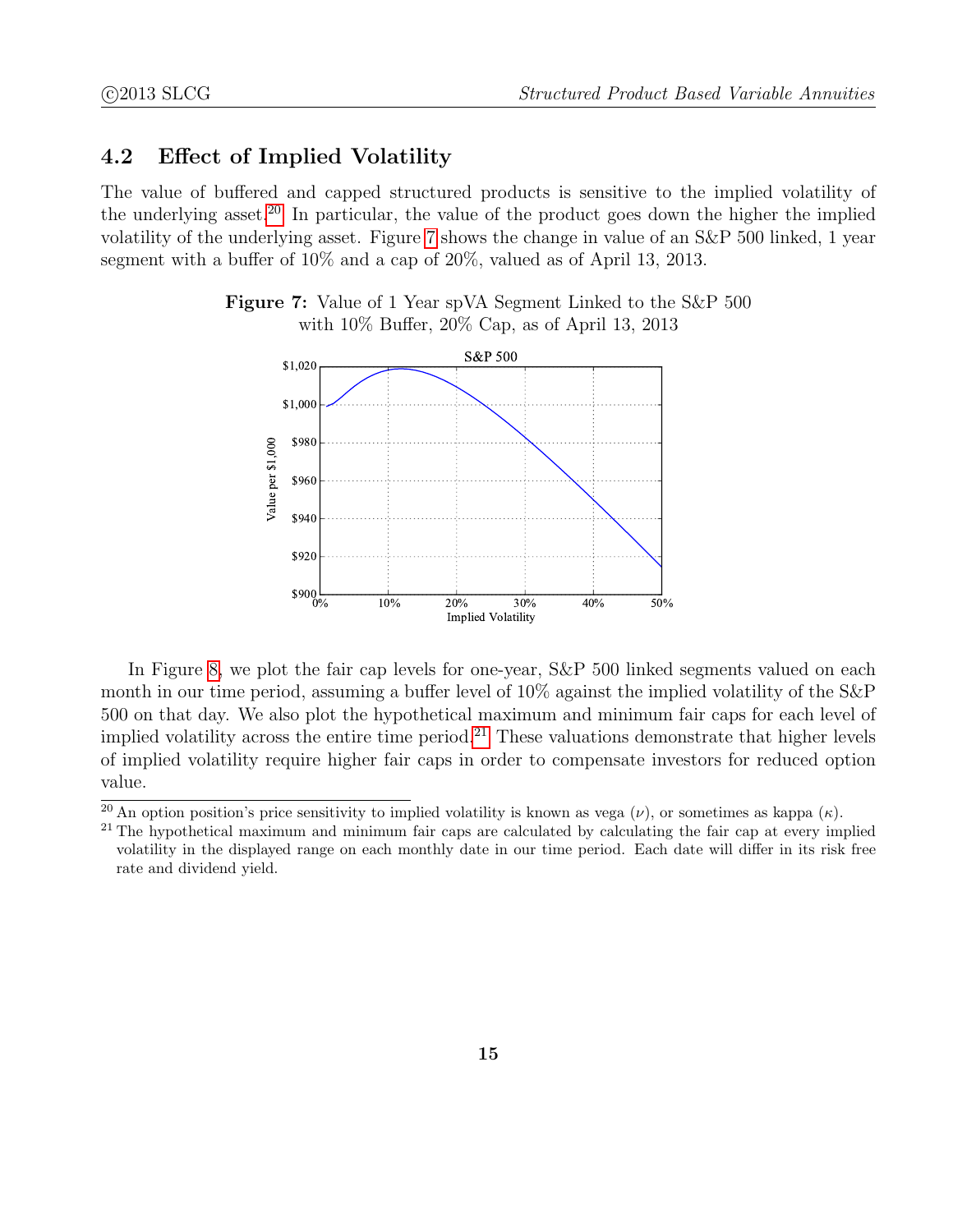

<span id="page-15-0"></span>Figure 8: Implied Caps on a One-Year spVA Segment Linked to the S&P 500 with 10% Buffer

### 4.3 Effect of the Term

The value of an spVA segment also depends on time to maturity. The buffered and capped options position tends to be worth less with longer times to maturity, requiring higher cap levels. Figure [9](#page-16-0) shows the fair cap levels for three terms (one year, three year and five year) for the same underlying index – the S&P 500. Comparing the three figures, all on the same scale, it is clear that for the for the longest terms investors should require cap levels that are literally off the charts. The fact that spVA segments tend to be worth less with longer time periods (keeping the cap constant) may explain why issuers tend to offer high buffer levels only on longer-term products.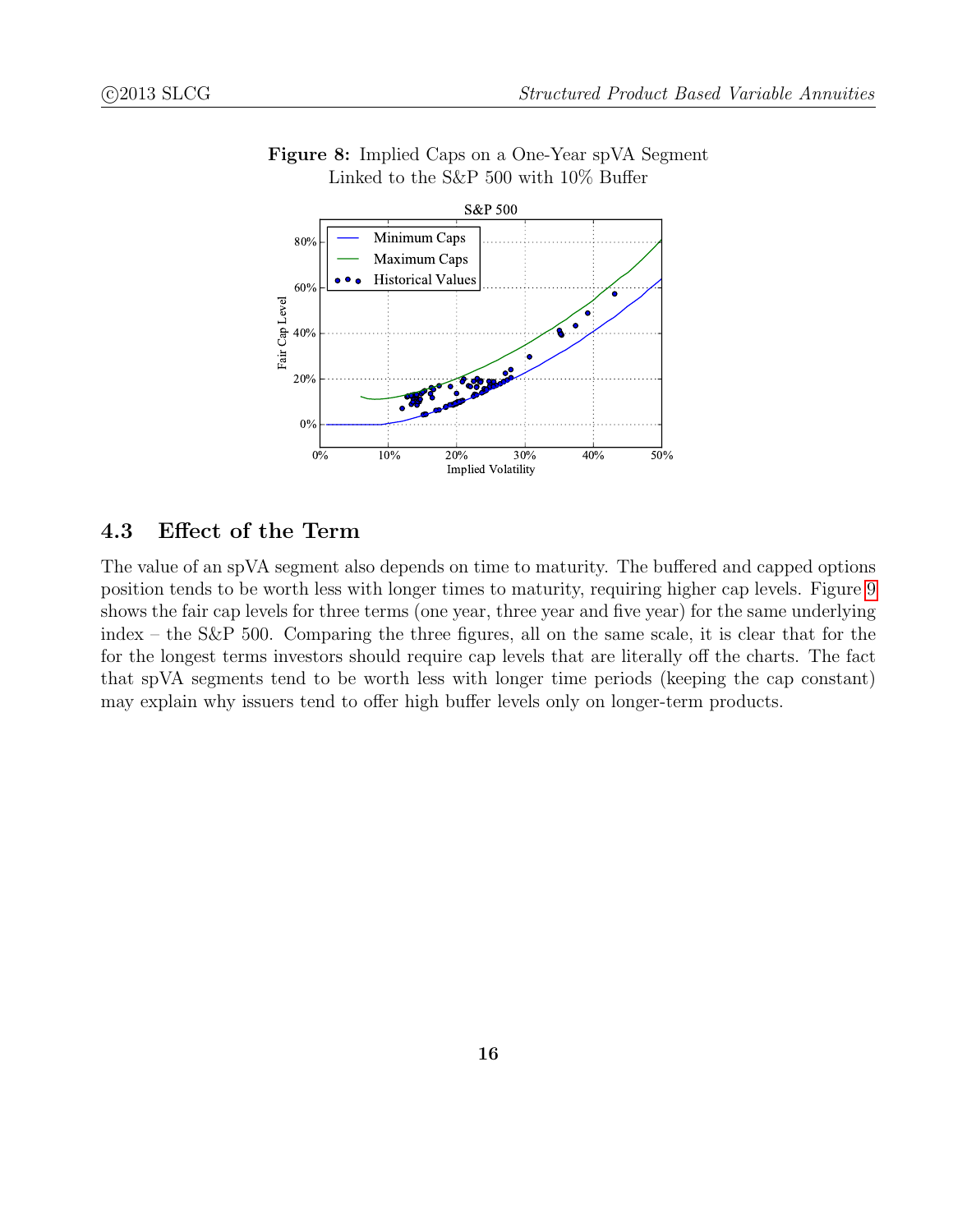<span id="page-16-0"></span>

Figure 9: Fair Cap Levels Over Time

# 5 Backtesting Crediting Formula

Since structured product based variable annuities are a relatively new entry into the insurance industry, there exists no historical data on the cap levels applied to contracts. To make progress on the historical backtests, we use the fair cap levels of Section [4](#page-12-0) that include a 1% upfront fee and observe the payout investors would have received at the end of each segment.

In Figure [10](#page-17-0) we show the realized return over the segment for each month in our sample period.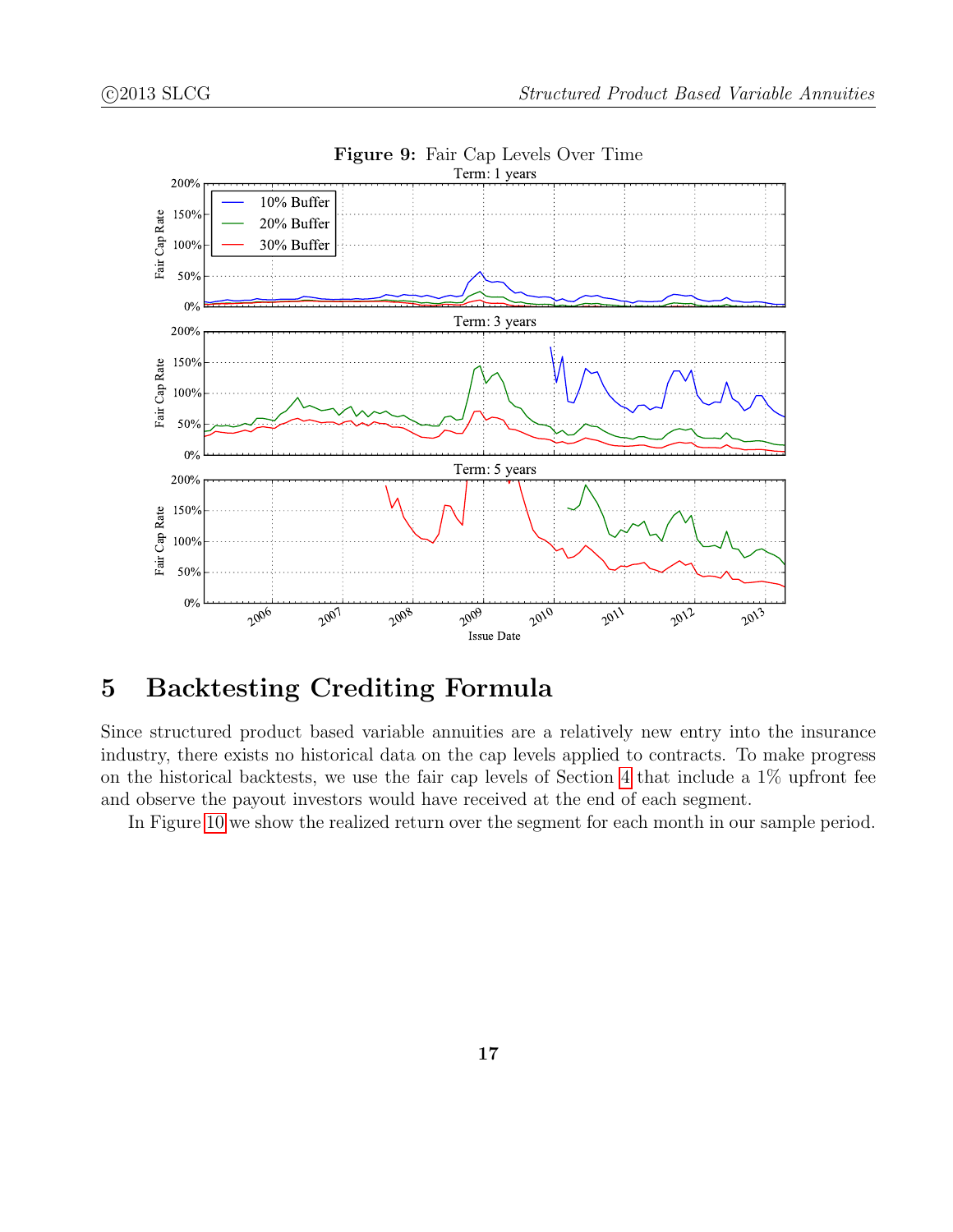

<span id="page-17-2"></span>In Table [2,](#page-17-1) we present summary statistics for the historical backtest of the segment performance. The second and third columns of Table [2](#page-17-1) give the average *price return* and the standard deviation of these price returns for each index over the periods that are simultaneous to the segments studies in the right four columns.

<span id="page-17-1"></span>

| Index        | Index Average | Standard  | <b>Buffer</b> |       | Average | Standard  | Percent |
|--------------|---------------|-----------|---------------|-------|---------|-----------|---------|
|              | Return        | Deviation | Level         | Count | Return  | Deviation | Capped  |
| S&P 500      | 4.4%          | 18.8%     | 10%           | 88    | 5.7%    | 14.7%     | 27.3%   |
|              |               |           | 20%           | 88    | $2.9\%$ | 8.6%      | 63.6%   |
|              |               |           | 30%           | 88    | 1.8%    | $4.7\%$   | 68.2%   |
| NASDAQ-100   | 10.0%         | 21.0%     | 10%           | 88    | $6.7\%$ | 12.3%     | 44.3%   |
|              |               |           | 20%           | 88    | 2.8%    | $6.6\%$   | 64.8%   |
|              |               |           | 30%           | 88    | 1.7%    | 3.8%      | 65.9%   |
| Russell 2000 | $6.2\%$       | 21.4%     | 10%           | 73    | $6.9\%$ | 17.9%     | 13.7%   |
|              |               |           | 20%           | 73    | $4.4\%$ | 10.3%     | 42.5%   |
|              |               |           | 30%           | 73    | $2.4\%$ | $5.1\%$   | 56.2%   |

<span id="page-17-0"></span>Table 2: Summary Statistics for Historical Backtest of One-Year Segment spVAs with a 1% Upfront Fee

Our historical backtests show that the crediting formulas of the spVA segments reduce the volatility of realized returns compared to their underlying index returns. For example, the oneyear spVA linked to the S&P 500 with 10% buffer decreases the standard deviation of returns by about  $21.8\%$  (14.7%/18.8% – 1). Since the cap is not very restrictive at this buffer level, it is not surprising that the 10% segment for each index out-performs the respective index on average. The one-year S&P 500 spVA with a 30% buffer has a standard deviation that is 75% that of the underlying index.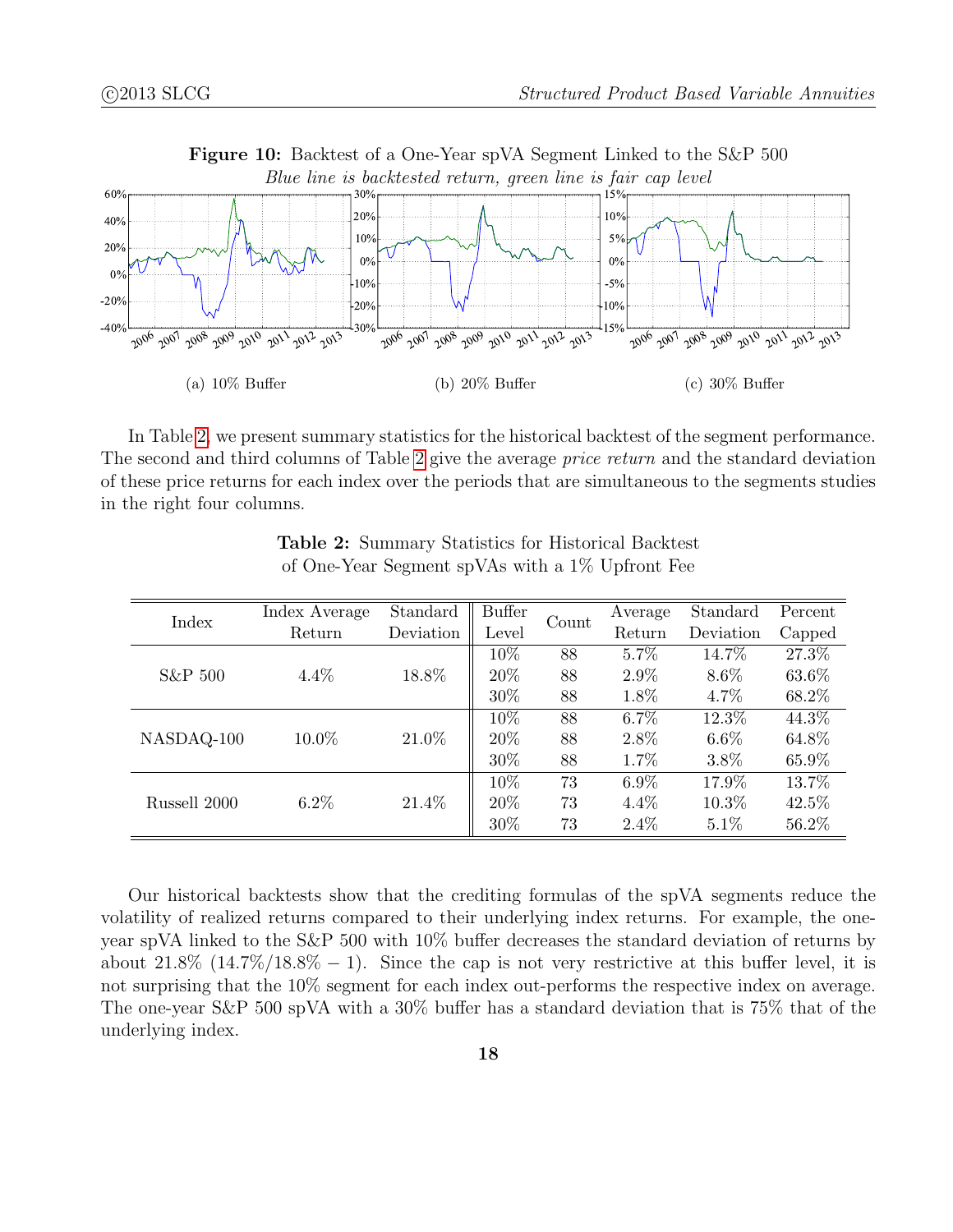For a 10% buffer, the fair cap level is high and as a result few of the realized returns (27.3%) are equal to the fair cap level – see Figure [10\(a\).](#page-17-2) On the other hand, for a buffer of  $30\%$ , the fair cap level is low and many of the realized returns (68.2%) are equal to the fair cap level – see Figure [10\(c\).](#page-17-0) These statistics are summarized in the last column of Table [2.](#page-17-1)

# 6 Discussion

Annuities have evolved into enormously complex products, and while often marketed as conservative investments for retirement savings purposes, they carry significant risks. In this paper, we analyzed the risks and benefits of structured product based variable annuities (spVAs) by looking at three spVAs currently on the market. We provided a detailed comparison the individual product features of the currently-offered spVAs and decomposed the embedded structured product into its component simple assets. We provided backtests of the stated crediting formulas for various caps, buffers, segment lengths, and underlying assets. We demonstrated that spVAs are much more complex than traditional variable annuities, and that the principal protection offered by the buffer may not compensate for the expected value lost due to the cap on potential upside gains.

Unlike traditional variable annuities, spVAs yield the issuer a tremendous degree of pricing control through the cap. Our analysis suggests that fair cap levels are often very high; any lower cap would imply a premium charged to the investor. While traditional variable annuities must recoup high sales commissions through charges and penalties, spVA issuers can recoup those expenses by setting the cap. This may explain why the three spVAs currently in the market differ in regards to their surrender charge schedules. An issuer could offer a product with a lower surrender charge or lower annual fee but select lower caps on its spVA segments to maintain profitability.<sup>[22](#page-0-0)</sup>

Our results suggest that this class of variable annuity is a markedly different type of investment than traditional variable annuities, and requires a much more sophisticated analysis of the product parameters, especially the tradeoff between capped upside potential and buffered downside losses. To many investors, the term annuity suggests stability, low risk, and guaranteed income. While spVAs still bear this title, their crediting formulas are highly complex and the resulting account accumulation may be very different than what investors expect. Due to this complexity, it will like prove difficult for investors to compare spVAs to each other or to traditional variable annuities, which allow an investor to select the degree of equity exposure desired, rather than allowing the risk and return of his or her investment to be determined by the issuer of the product.

## References

<span id="page-18-0"></span>D. Bauer, A. Kling, and J. Russ. A universal pricing framework for guaranteed minimum benefits in variable annuities. ASTIN bulletin, 38:621–651, 2008.

<sup>22</sup> See Appendix [A.](#page-19-5)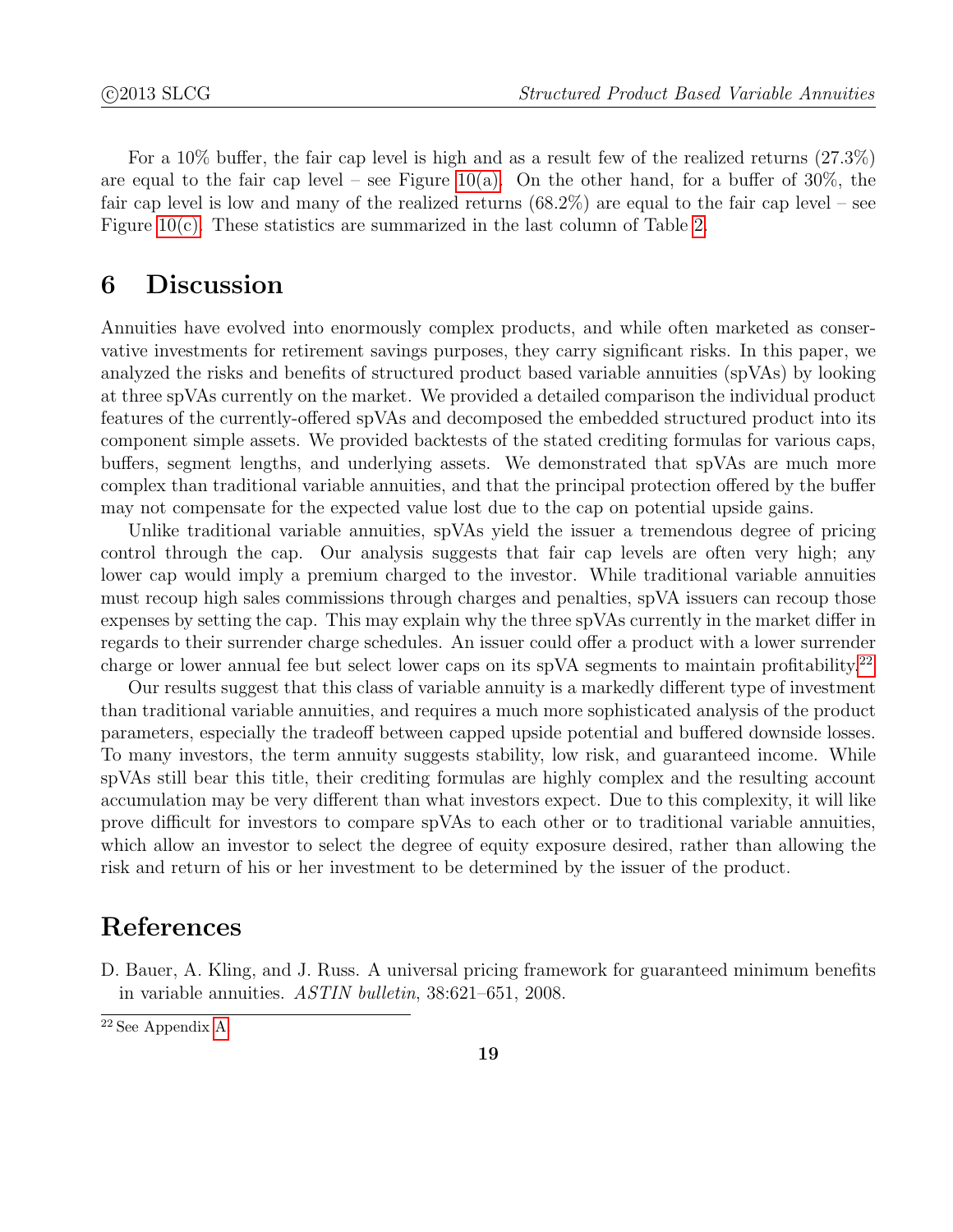- <span id="page-19-8"></span>D. Blamont and P. Sagoo. Pricing and hedging of variable annuities. Life Pensions, pages 33–44, 2009.
- <span id="page-19-7"></span>M. Dai, Y. Kwok, and J. Zong. Guaranteed minimum withdrawal benefits in variable annuities. Mathematical Finance, 18:595–611, 2008.
- <span id="page-19-0"></span>G. Deng, G. Li, and C. McCann. Structured products in the aftermath of Lehman Brothers. 2009. SLCG working paper, available at http://www.slcg.com/.
- <span id="page-19-1"></span>G. Deng, T. Husson, and C. McCann. Valuation of structured products. 2012. SLCG working paper, available at http://www.slcg.com/.
- <span id="page-19-2"></span>J. Hull. Options, Futures and Other Derivatives. Prentice-Hall, eighth edition, 2011.
- <span id="page-19-3"></span>J. Hull and A. White. The impact of default risk on the prices of options and other derivative securities. Journal of Banking and Finance, 19(2):299–322, 1995.
- <span id="page-19-4"></span>R. A. Jarrow and S. M. Turnbull. Pricing derivatives on financial securities subject to credit risk. The Journal of Finance, L:53–85, 1995.
- <span id="page-19-6"></span>M. Milevsky and S. Posner. The Titanic Option: Valuation of the guaranteed minimum death benefit in variable annuities and mutual funds. Journal of Risk and Insurance, 68:93–128, 2001.

# <span id="page-19-5"></span>A Effect of Fees

We use this appendix to show the effect of fees on the calculated fair cap level. In Table [3,](#page-20-0) we show average return, standard deviation and percent capped similar to Table [2](#page-17-1) but for different fee levels. This additional historical backtest shows the sensitivity of the distribution of realized returns to the level of embedded fees.